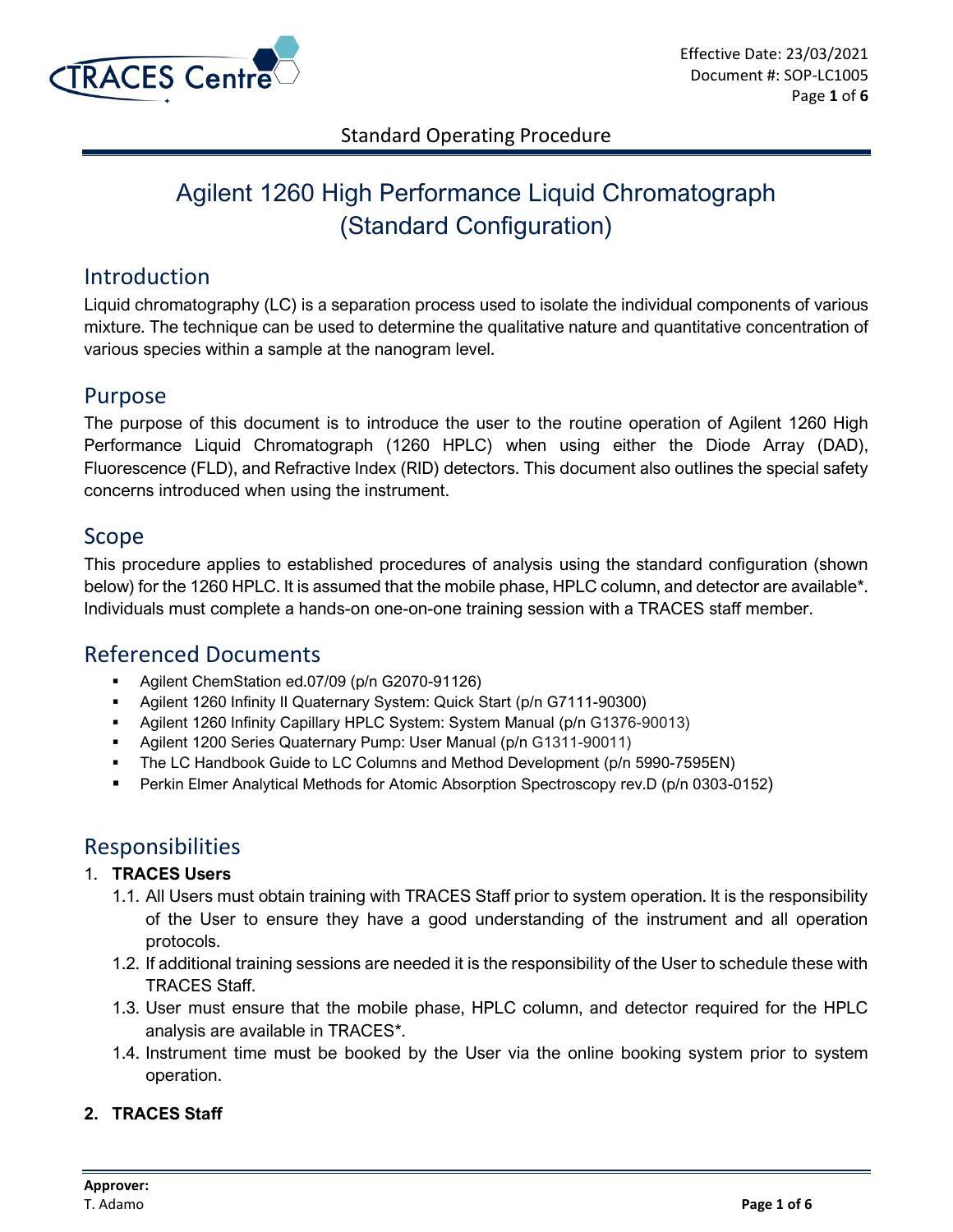

2.1. It is the responsibility of TRACES Staff to provide introductory and, if required, subsequent training to all users.

# Equipment (Standard Configuration)

- Agilent 1260 Infinity Quaternary HPLC\*
	- .1. Mobile Phase: Methanol, Water, Acetonitrile
	- .2. Detector: DAD, FLD, RID
	- .3. HPLC Column: Agilent Poroshell 120 EC-C18 HPLC Column

### Safety

#### **IMPORTANT:**

- All the organic solvents used for HPLC analysis are flammable  $\circ$  Take the appropriate precautions
- Seek assistance from TRACES Staff if you have any concerns

### Initial Setup

- 1. Turn on the seven LC modules (Regardless of requirement)
- 2. Ensure all the solvents have a minimum of 500 mL
	- a. Anticipate the amount of solvent you for the completion of experiment. Speak to the TRACES Lab Manager to confirm the amounts if you are unsure.
	- b. Establish the identity and channel of all the solvents needed
- 3. Ensure the HPLC waste bottle is empty (or at least  $\frac{3}{4}$  empty)
- 4. Login to the computer with the appropriate password and username a. Click on Instrument 1 online
- 5. Confirm that all the modules you require are not greyed out.
	- a. Power down all greyed-out modules.

# HPLC Setup Section

- 6. Purge Solvents
	- a. Open the Purge Valve by turning it counterclockwise
	- b. RCM (right click mouse) in the Quat Pump module
		- i. Click on Method
			- 1. Increase flow to 5 mL/min
			- 2. Purge each channel for 5-10min
			- 3. Click Okay
	- c. RCM in the Quat Pump module
		- i. Click Control
			- 1. Turn pump to 'On'
- 7. Load a Method
	- a. Click on Method and Load a method from the list provided
		- i. If you wish to use this loaded method (skip to #9)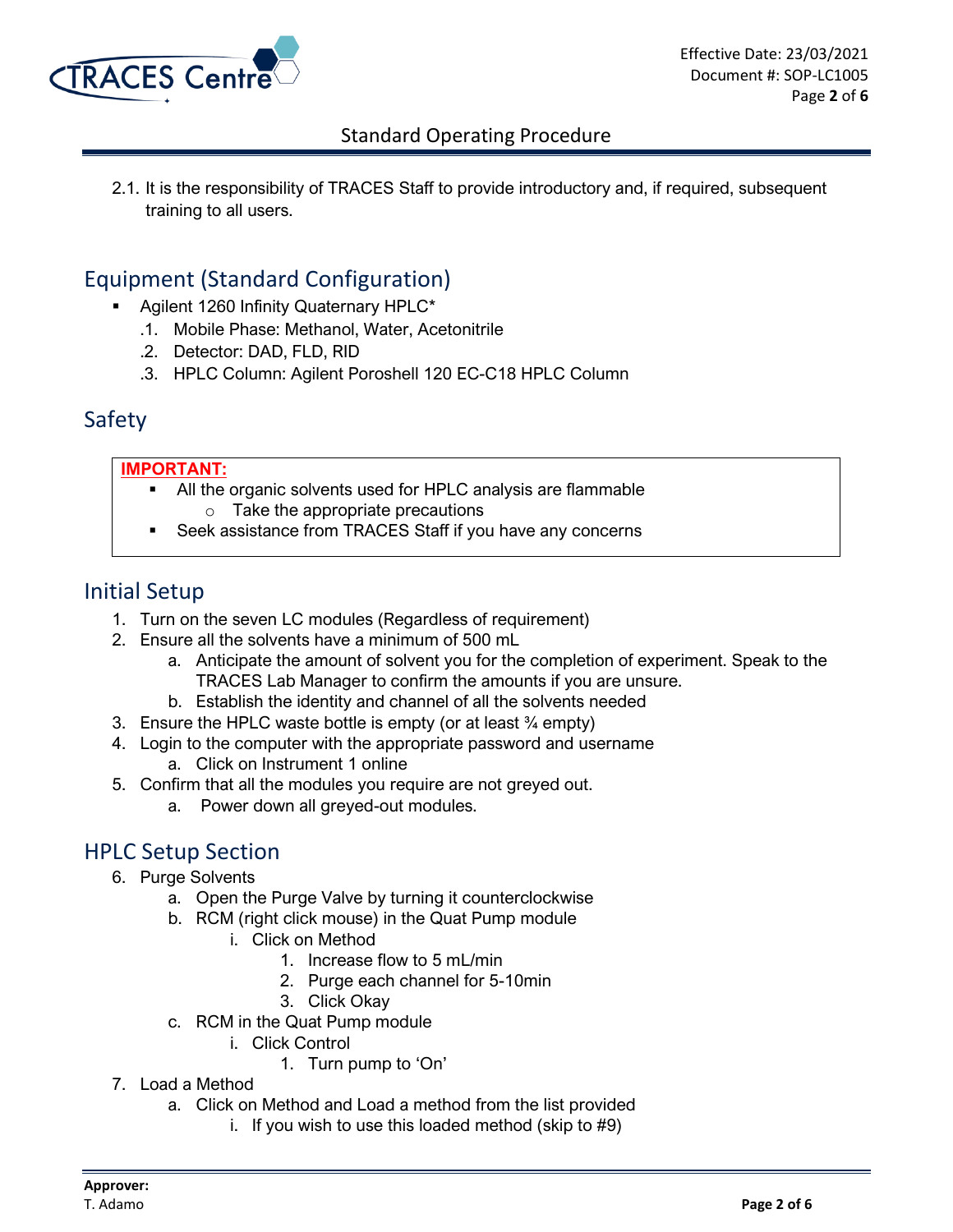

- ii. To create a new method, use the loaded method as a template
- iii. Save the Method under a different name (go to #8)
- 8. Create a Method
	- a. Click on the Instrument Module windows to change a parameter
	- b. Quat Pump
		- i. RCM in the Column Comp. module
		- ii. Click on Method
			- 1. Set elutent composition, gradient and flow rate
	- c. Column Heating
		- i. RCM in the Temperature Column Compartment (TCC) module
		- ii. Click on Method
			- 1. ID the HPLC Column and the parameters
			- 2. Set the Temperature Control for the HPLC column loaded
			- 3. Ramping temperature is possible in the Timetable area
	- d. ALS
		- i. RCM on the Sampler module
			- 1. Click on Method
				- a. Set the Injection Volume
	- e. Detectors
		- i. DAD
			- 1. RCM in the DAD module
				- a. Click Method
					- i. Set the characteristic wavelength(s) and reference wavelength (if necessary)
					- ii. Set the peak width: default values 5-20 Hz
					- iii. Spectrum stored: All in Peak
					- iv. Zero Offset: 5% (default)
					- v. Slit: 2nm (default)
					- vi. Auto balance during the Pre-run
					- vii. UV Lamp on between 190-400nm
					- viii. Vis lamp on between 400-950nm
				- b. Timetable
					- i. Change signal channels or wavelengths during a run
				- c. Lamps ON
					- i. RCM in the DAD module
					- ii. Click Control
					- iii. Lamps
						- 1. UV –On (if necessary)
						- 2. Vis –On (if necessary)
						- 3. At Power Off (default)
							- a. Do not use
- ii. FLD
	- 1. RCM in the FLD module
		- a. Click Method
			- i. Signal to be set: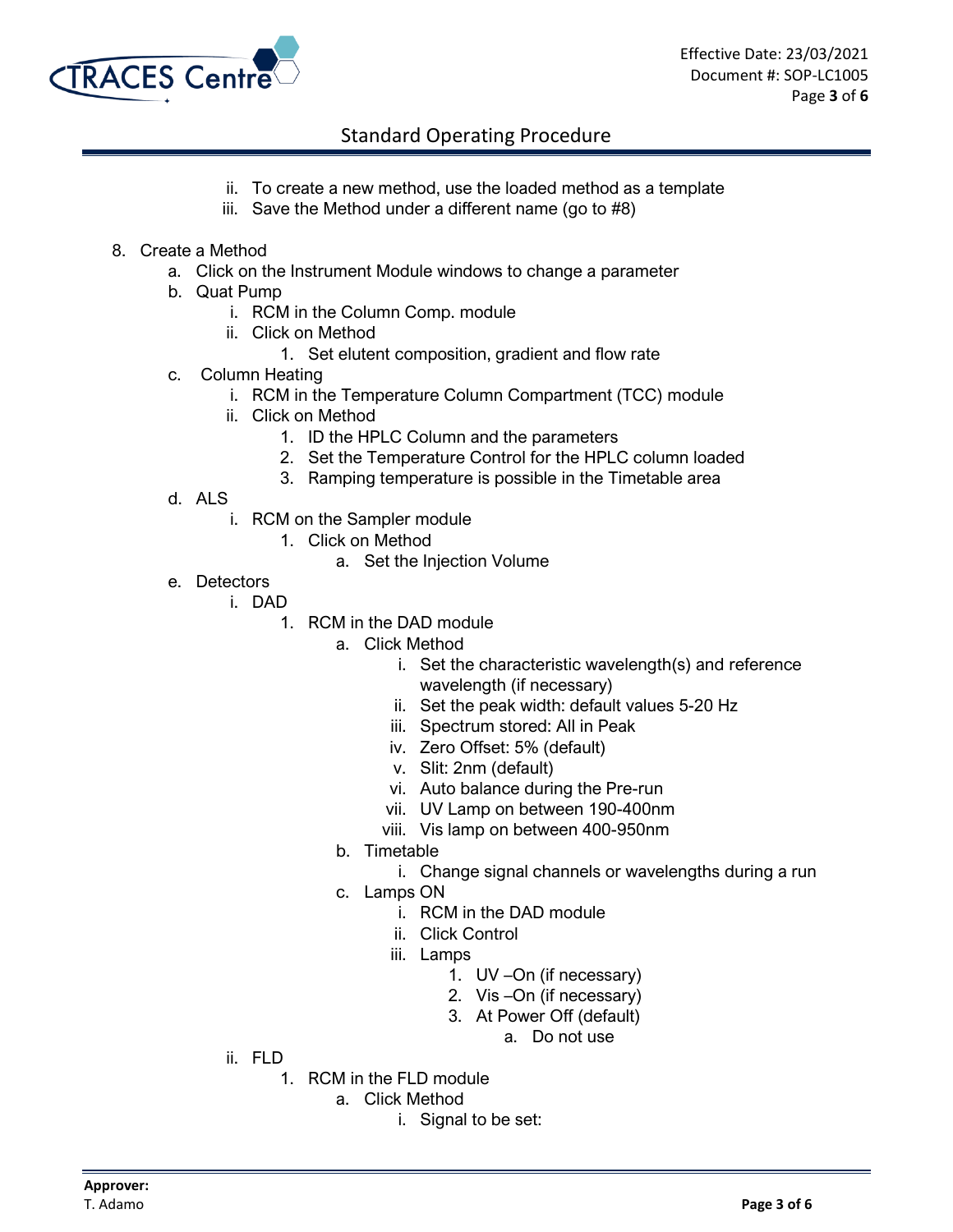

- 1. Excitation:200-1200nm
- 2. Emission: 200-1200nm
- ii. Set the peak width: default values 2-5 Hz
- b. Click Control
	- i. On
	- ii. Multiplier Factor:1.00

iii. RID

#### CAN NOT be in-line with the other detectors OR with the Fractionator

- 1. RCM in the RID module
	- a. Click Method
		- i. Optical Unit Temperature set
		- ii. Set the peak width: default values 2-20Hz
		- iii. Polarity (+) is default value
		- iv. Auto zero Before Analysis: On
		- v. Automatic Recycling After Analysis: Off
		- b. Click Control
			- i. On
- f. Save Method
	- i. Use a different name from any of the loaded methods
- 9. Sequence\*
	- a. Sequence Parameter
		- i. Set a new subdirectory for EVERY new sequence
			- 1. The data may be overwritten
			- 2. Change to prefix/counter and set a base name to id samples
			- 3. Sequence output: As specified by method
	- b. Sequence Table
		- i. Transcribe for each sample:
			- 1. Vial number
			- 2. Sample name
			- 3. Method\*
			- 4. Injections/Vial
			- 5. Sample Type: Set to sample
		- ii. Filldown Wizard can be used\*
		- iii. Press Okay
- 10. Method>Save
	- a. Use an exclusive method name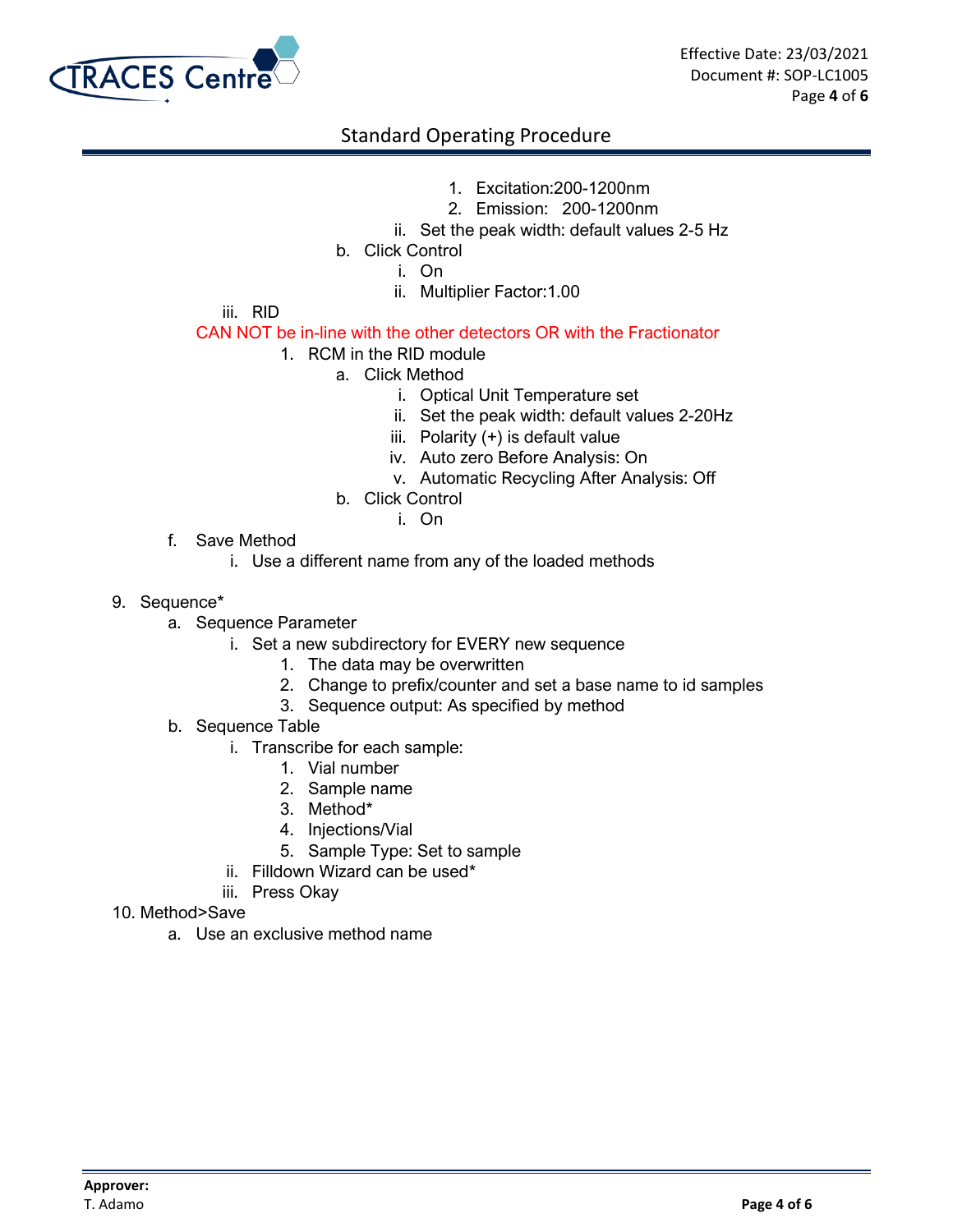

# HPLC Analysis Run Section

- 11. Analysis Run**\*** 
	- a. Single Run
		- i. Select **'**Run Control'
		- ii. Sample Info…
		- iii. Populate Required Area
			- 1. Run Method
	- b. Multiple Run
		- i. Run Sequence
			- 1. Select **'**Run Control'
				- a. Run 'Sequence'

#### 12. Print Report

- a. Press **Okay** to print to the default printer
- b. If the need is to auto print the Report go to  $#16(c)(i)$
- c. If the Report is unsatisfactory go to #16(b) and alter accordingly

### Data Evaluation Section

- 13. Click on Instrument Offline
- 14. Click **Data Analysis** tab
- 15. Click on File>Load Signal
	- **a.** Load the data file of interest

#### 16. **Reports**

- a. Print (default parameters)
- b. Specify Report (specify parameters to print)
	- i. Determine Qualitative Results Info
		- 1. Calculate: **Percent**
		- 2. Based On: **Area**
		- 3. Sorted by: **Signal**
	- ii. Report Style: **Short**
		- 1. **Add Chromatogram Output** box checked
	- iii. Report Layout for Uncalibrated Peaks
		- 1. **With Calibrated Peaks** box checked
- c. Destination
	- i. **Printer** box checked
		- 1. Reports are auto printed at the end of a run
			- a. Ensure a default printer is available
	- ii. **Screen** box checked